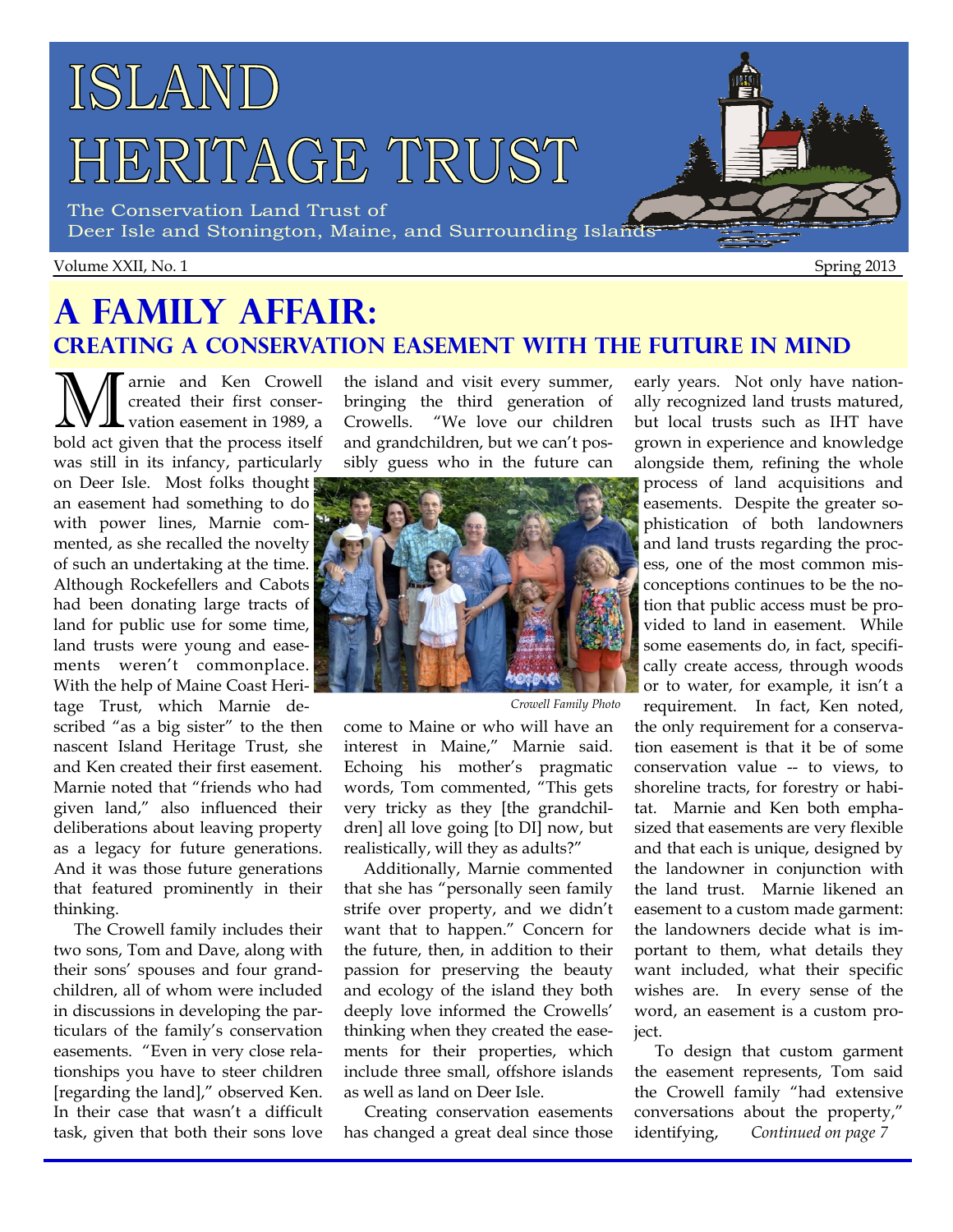

#### **Island Heritage Trust Staff**

Mike Little *Executive Director* George Fields *Stewardship Director* Marissa Hutchinson *Development Director/* 

**Trustees**  Roger Bergen *Chair* Dick McWilliams *Vice-Chair*  Steve Rowan *Treasurer*

Garrett Aldrich Anne Beerits Steve Cox Rena Day Elke Dorr Lew Ellis Linda Glaser Nancy Gross Ann Hooke Judy McCaskey Woody Osborne Ginnie Peacock

 *Volunteer Coordinator*

Ken Crowell *Secretary* 

Anne Beerits Elke Dorr

#### **To contact us:**

Anne Sigmund

**Editorial Staff** 

PO Box 42, 420 Sunset Road Deer Isle, ME 04627 207-348-2455 iht@islandheritagetrust.org

Ellen Rowan Diane Walker



 $\begin{array}{c}\n\text{Joint} \\
\text{Jat} \\
\text{IHT} \\
\text{d} \\
\text{O} \\
\end{array}$ around Deer Isle, I was struck by two editorials I read this win-

ter. The first, by Bob McElroy, president of Audubon of Kansas, talks about "rambunctious gardening" (from a book by that name by Emma Marris). The idea is that while there is little or no true wilderness, there is lots of nature. And if we want nature to be part of our lives we have to manage for it – this is the "gardening" part. There are many forces in our world, and on our island, that are detrimental to the natural world. Human development is one example: every new house takes away habitat. While no one wants to stop people from building and living on the island, IHT acts as a counterbalance to these changes.

### **From the Executive Director**  Michael J. Little

what does Our preserves are managed for natural habitat, not wilderness. The island still has some wildness, but its wilderness disappeared a long time ago.

 And that brings me to a piece written by David Yarnold, President of the National Audubon Society, in its March-April magazine. He states that "If you believe, as I do, that only humans can protect habitat, then you have to ask yourself, 'What can I do about it?'" Against the juggernaut of humanity, nature always loses in competition with human development. This is where Audubon (National or Kansas) and IHT come in. Our mission is to protect precious landscapes, natural resources, and habitats. Thoreau reminds us ". . . in Wildness is the preservation of the World. . . . " Won't you join IHT in some "rambunctious gardening"?



### *Come "Rambunctious Gardening" With Us*



Backbone Trail Work Parties: 3rd Saturday each month *Coffee and donuts provided. . . .* Leslie Clapp

#### **2013 Preserve Work Parties**  *8:30 to 11:30 AM*

Fri, May 31 – Pine Hill Thurs, June 6 – Lily Pond Fri, June 14 – Causeway Beach Fri, June 21 – Scott's Landing Wed, June 26 – Shore Acres Tues, July 2 - Reach Beach Fri, July 12 – Settlement Quarry



**Save the date! Wed, June 19 - Volunteer Potluck**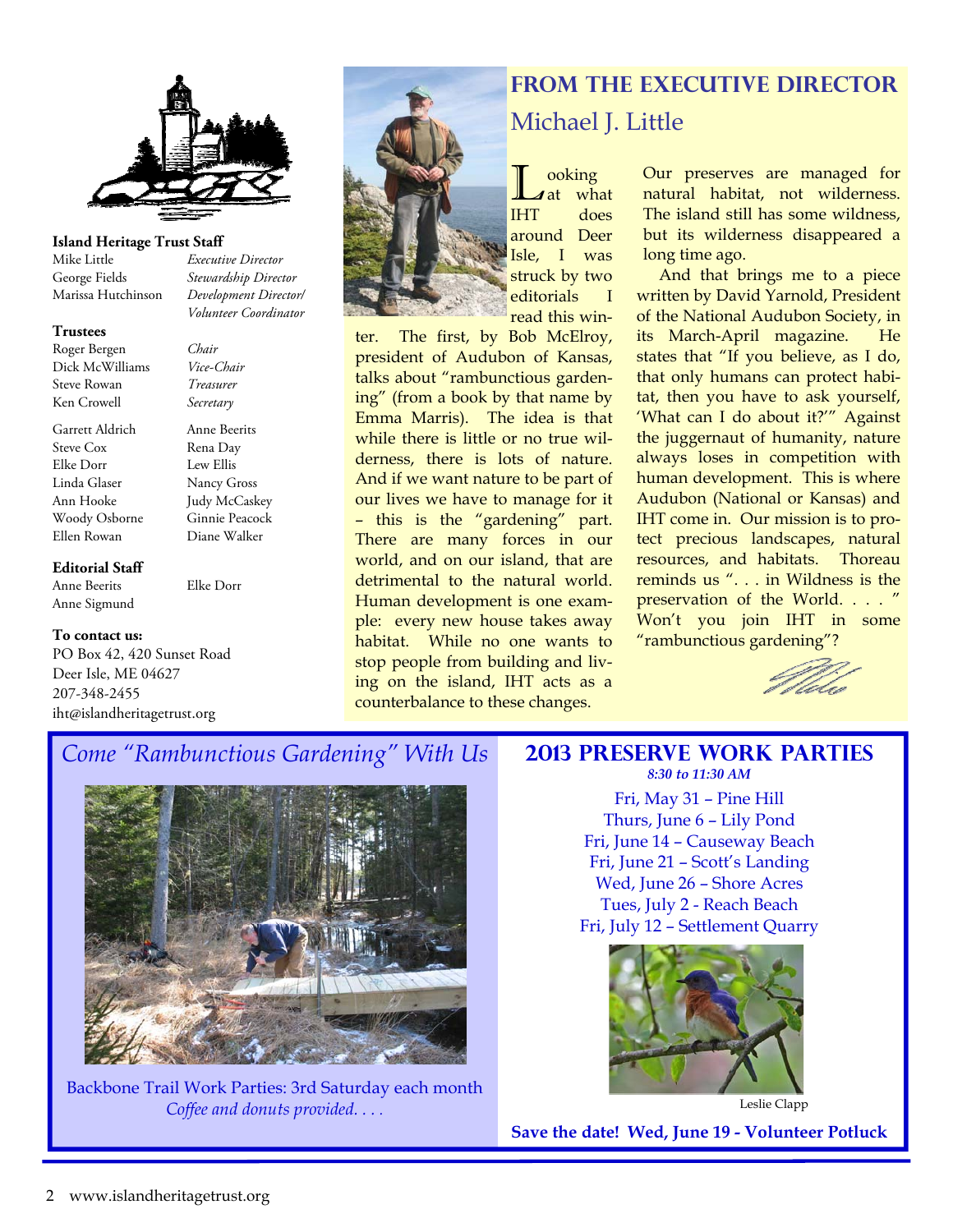# **Tennis Preserve Has Friends**

 $\bigodot$ <sup>n</sup> a gray March afternoon, twelve<br>
one ighbors gathered at the home of Peter<br>
foucito places: the Edgar I Tennis Presentic Mike neighbors gathered at the home of Peter and Anne Beerits to discuss one of their favorite places: the Edgar J Tennis Preserve. Mike Little noted that the Preserve is actually owned by the State of Maine (most of the land was donated a decade before IHT was even formed), with IHT holding easements on certain parcels. Unfortunately, limited and ever-shrinking state funds for public lands mean that the Preserve receives very l i t t l e attention from that quarter. Volunteers and IHT struggle to fill that gap. Neighbors and regular

walkers spend far more time on the Preserve than Neighbors plan improvement projects for Tennis Preserve *Like Dorr* IHT staff can and are, therefore, in a good position to report problems and, in some cases, help resolve them. It was this idea—that the Preserve has a "built-in" advocacy group among neighbors and regular users—that led to the meeting.

 Each spring and early summer, Stewardship Director George Fields schedules a work party at each preserve to prepare for what is estimated to be more than 10,000 annual visitors. At the meeting he shared a draft work plan for the coming year at the Tennis Preserve. A daunting list, it includes cutting trees, trimming trails,



**Even Dusty is skeptical of** *Anne Beerits*  **the watery trail** 

mowing paths, bridging wet areas, refreshing trail blazes, picking up litter, filling potholes in the road, improving signage, building a new kiosk and marking boundary lines. Clearly, too much for a single work party!

 Everyone agreed that bog bridges should be a priority. Trails are flooded in several areas, causing erosion and forcing walkers to detour way off the trail. While work parties are a good way to accomplish a lot in a short time,



some prefer to volunteer in a quieter manner, when it is convenient for them. Richard Penfold agreed to tackle one particular spot as a family project with his young sons, and Peter Beerits offered to "bridge" another area with lumber of his that will be available for "reuse" later this spring. Joe Dorr, who lives next to the Preserve June-October and who has been keeping trails cleared for years, agreed to build a new kiosk. In addition, several work parties will be held in the coming months to tackle some of the remaining tasks.

 Ann Hooke, who has been actively volunteering on the Preserve for more than twenty years, will lead a walk there starting at 9 AM on Monday, June 24th, drawing on her unparalleled knowledge of both the human and natural history of the property. This should be of special interest to Tennis "regulars" who will come away with a deeper understanding of their favorite preserve.

 Anne Beerits is compiling a list of "Friends of Tennis Preserve" who wish to be kept informed of Preserverelated activities and news, contribute time, materials or even funds to support stewardship (checks should be payable to IHT and can be ear-marked for Tennis Preserve). Contact Anne at jam@nervousnellies.com or 348- 6182 to be added to the Friends list, or if you want to help start a Friends group for *your* neighborhood pre-

### **Settlement Quarry also looking for Friends. . .**

If you walk the trails often, already keep an eye on the happen-

ings around the quarry, have thoughts about improvements and would love to put a little time into keeping it at is best – consider joining the "Friends of Settlement Quarry Preserve."

Contact [marissa@islandheritagetrust.org](mailto:marissa@islandheritagetrust.org) for more information.

SETTLEMENT OUARRY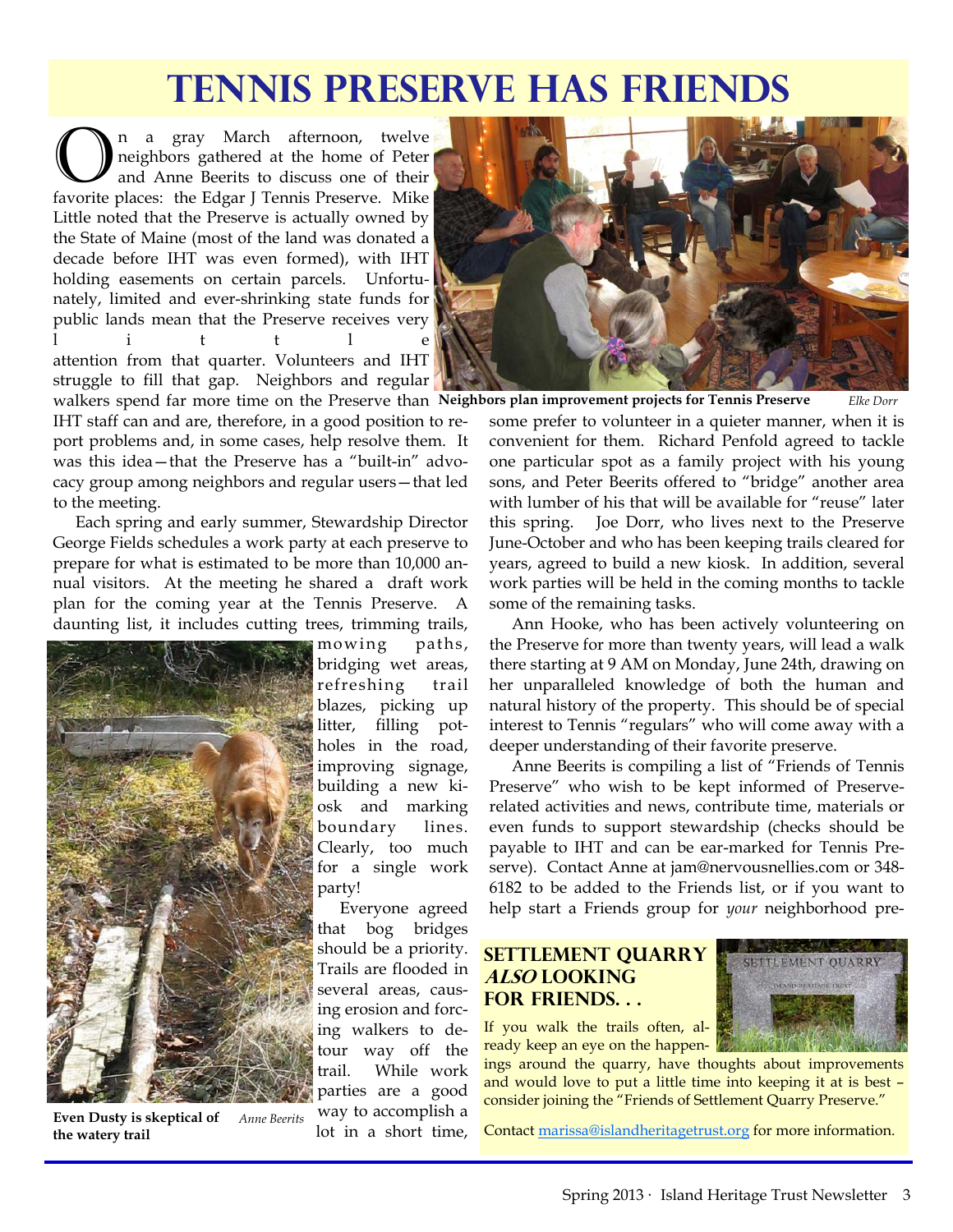# **Journey Into Climate**

That our climate is changing is nothing new—the environment is inherently dynamic. In the last 30-40 years scientists have come to understand that the planet's climate is changing faster than at any time in human history. While radical change isn't new in Earth's history, scientists now believe for the first time that human activity has caused it. The resulting controversy is profound. "Never before have I ever seen a topic so well understood and embraced by the scientific community, yet so poorly represented and misunderstood by the public," noted forest ecologist and president of Unity College, Dr. Stephen Mulkey, when he spoke at MOFGA's 2011 Common Ground Fair Climate Change forum.

 The skepticism surrounding this emergent science is thinning as people experience devastating storms and flooding all over the world. Globally, the 20 warmest years on record have taken place since 1981; the 10 warmest have all occurred in the last 12 years. Last year the USDA redrew the map for Plant Hardiness Zones to reflect a northward warming trend nationwide. Climate change is also characterized by weather extremes and unpredictability, making it difficult to anticipate future implications. For example, climate-related economies in Maine like skiing and snowmobiling, farming and maple sugaring, and tourism are all scrambling to adapt, even without knowing quite what to expect. In a state with 3,500 miles of shoreline, rising sea levels coupled with complex ocean temperature and chemical changes (Gulf of Maine waters are becoming both warmer and colder depending on where you look) affect everything—from real estate, which is disappearing in the worst scenarios, to fish stocks, which are redistributing themselves either northward or to deeper waters in an effort to accommodate changes to their environment.

 No one in Maine has a keener understanding of climate change than Castine resident and Director of UMO's Climate Change Institute, Paul Mayewski. A climatologist and glaciologist, he has led more than 50 research expeditions to the coldest,



**Paul Andrew Mayewski** 

most remote places on earth: Antarctica, the Arctic, Greenland, Tierra del Fuego and the Himalayas. As a graduate student in 1968, he made his first trip to Antarctica. Like virtually all scientists at the time, he was a "gradualist," believing that climate change was slow and incremental. Indeed, frozen, remote Antarctica was thought to be the one place on earth that would be *least* affected by changes seen elsewhere on the planet. Not so.

 In fact, massive polar ice is uniquely suited to preserve data, year by year, in layers containing airborne chemicals, elements and micro-particles. Mayewski developed a sampling method by drilling out ice cores in places like Antarctica where snowfall adds layer after layer of depth, like growth rings in a tree. Ice cores—columns just a few inches in diameter and several to hundreds of feet long—contain hundreds, even thousands, of years of undisturbed data: temperature, precipitation, surface pressure, storminess, biological productivity, volcanic activity and many other indicators about life all over the planet. For example, 18 months after the Chernobyl disaster, radioactive debris from that site, traveling on air currents, was deposited and "locked" into the Antarctic ice.

 Ice cores have revolutionized our understanding of climate change, providing substantial data about mankind's footprint on the globe. Despite the sobering findings, Mayewski himself is optimistic, believing in ". . . the enormous opportunity we now have to provide a healthier, cleaner, safer environment, as well as a stronger economy, and a better overall quality of life for our children."

### **IHT Annual Meeting**

On Tuesday, July 16, 7 PM Paul Mayewski will speak at IHT's Annual Meeting. His illustrated lecture, **"Journey Into Climate—Challenges, Realities, Predictions & Opportunities"** will be held at St. Brendan's Episcopal Church and is open to the public.

The lecture will be preceded at 5 PM by a wine and cheese gathering and a short membership meeting.

*Please join us!*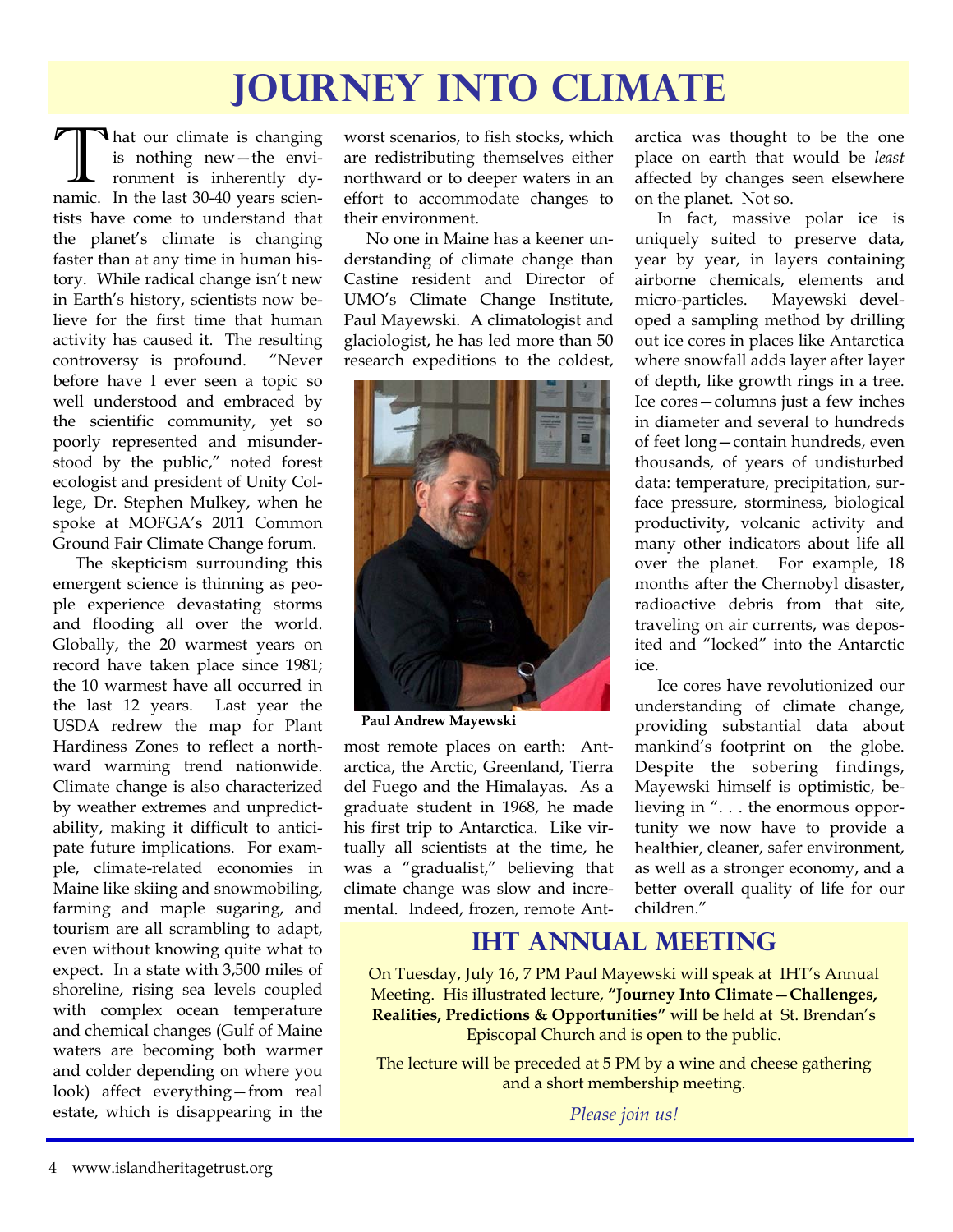# **SOMETHING for Everyone**

F rom plein air art experiences, to a toddler seaside<br>
activity, to bird-watching for unusual species, IHT's<br>
2013 Walks and Talks calendar truly embodies a<br>
something for everyone approach. Not content to merely activity, to bird-watching for unusual species, IHT's something-for-everyone approach. Not content to merely repeat previous guided Walks and Talks – although emi-

nently popular -- IHT strives to bring fresh experiences to residents and visitors alike, helping them discover the diversity of the Island's ecology, gain new perspectives on familiar scenes, and further deepen their appreciation for the beauty and complexity of our natural world.

In mid-May, for example, discover the largest yellow birch in Maine, as Eric Ziner leads participants through his eponymous Yellow Birch Farm, where they will also be treated to a look at

his certified organic dairy. Among the many activities to be offered by IHT during Wings, Waves and Woods weekend, is an opportunity to see live owl species in the barn at Heritage House. In June, Settlement Quarry will reveal itself in new ways through a pinhole camera view, in a guided art experience taught by Anne Claude Cotty. July offers toddlers between 2½-4 years old (accompanied by their parents) an opportunity to explore the tidal zone and its array of creatures, while birding in August will include a search for "the rarest nesting birds," Sandhill Cranes and Black Terns. Also this summer, Betsy Weiss will be giving a tour of her family's property on Little Deer Isle, discussing the complex process by which six people agreed upon a conservation easement that includes both a building envelope and working woodland.

While these represent but a few of our newest additions to the annual Walks and Talks calendar, old favorites including plant identification, night-sky watching, and boat trips around the island as well as to offshore islands remain by popular demand, providing a wealth of memorable experiences for the entire family.

Find IHT's complete calendar of events on our website: islandheritagetrust.org. Click on "Events Calendar," and scroll down until you see the monthly calendar itself; then click on the "Agenda" tab,

*Photo: Crowell Family* 

upper right on calendar. A detailed description of each event including time, place, etc. is available by clicking on the name of the event.

#### **A Few Favorite Preserve Letterbox Quotes From pine hill:**

*"17 years later, still as beautiful, doubt there is another place as beautiful as LDI, Maine at this moment"—* Joey Cashman, son of Celina, grandson of Beulah & Neville Eaton

*"Great place for Star Gaze! Bring flashlight and blankets."—* Deb, Rick, Debbie, Julie & Becky

*"Had a great time*!" — Just for Kids Daycare

### **Annual Shore Dinner & Auction Annual Shore Dinner & Auction**

#### **Save the date: Friday, July 26**

♦ Elegant, oceanside dinner with appreciation to the McWilliams family

> ♦ Silent & very live(ly) auction thanks to Sarah Doremus

♦ Fabulous Shore Dinner catered by Loring Kydd of Edgewater Farm, or a farm fresh vegetarian option!

♦ Music (and dancing . . .!) by Isle of Jazz

*Join us for a wonderful evening of fun and fundraising to benefit Island Heritage Trust's conservation and environmental education efforts.* 

## **Kayak & Wilderness Skills Camp for Youngsters**

IHT collaborates with Old Quarry Ocean Adventures and outdoor educator, Kristie Marks, to offer a 3-day learning adventure for children entering 5th grade-9th grade. The camp will focus on learning wilderness techniques as well as developing leadership, communication and team building skills.

*Day One*: Fire building, shelters, map and compass, and outdoor cooking; create plans for an overnight kayak trip to a nearby island.

*Day Two*: Paddling & kayak rescue skills, then off to explore Stonington's stunning shorelines and waters via kayak until it is time to set up camp for an island overnight.

*Day Three*: Enjoy a morning honing skills (including preparation of breakfast and lunch) on a Maine island before heading back to Old Quarry in the afternoon.

*Visit www.oldquarry.com for more information*.

*July 17-19, July 31-Aug 2, or Aug 14-16* 

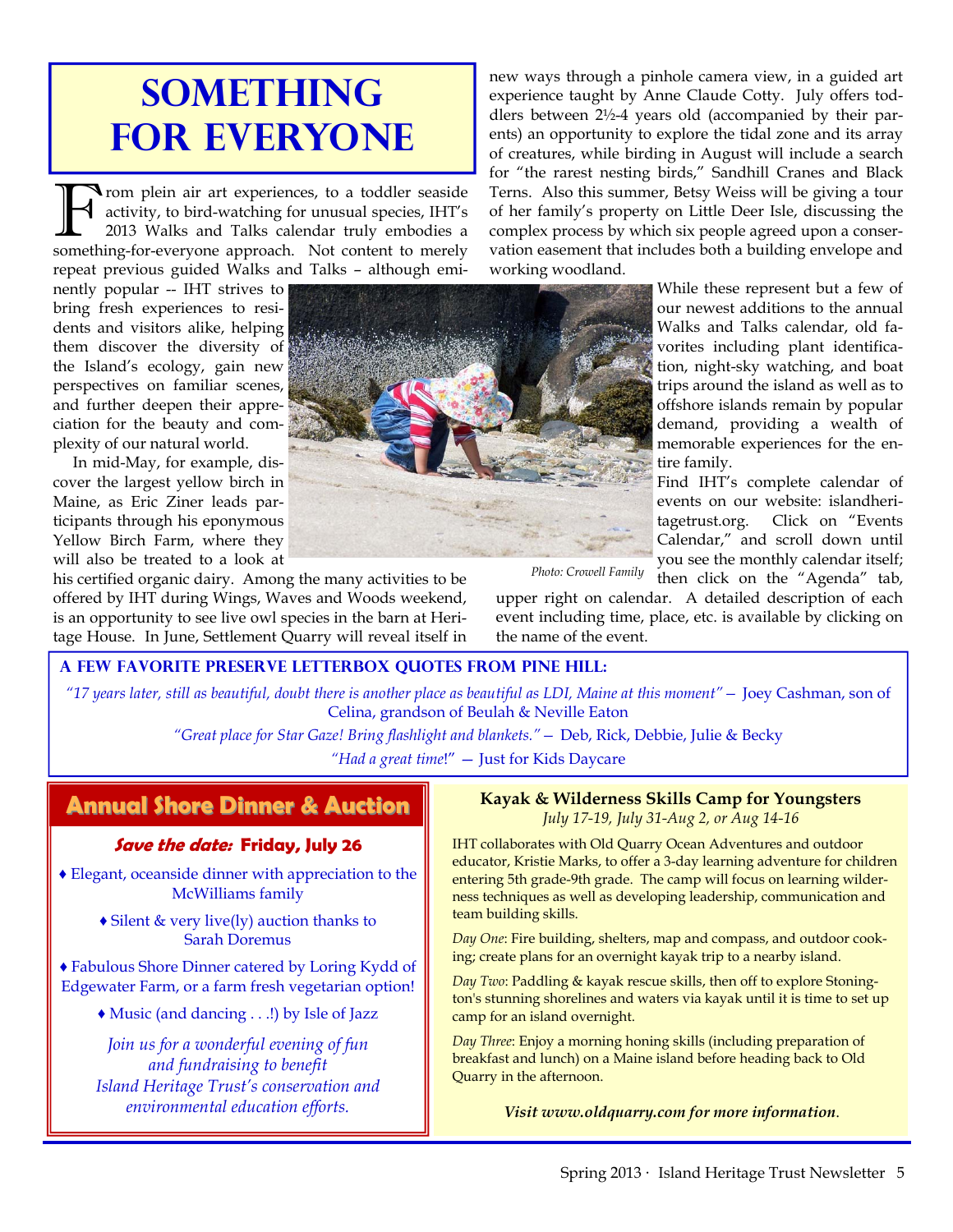### **Jane Osborne: Connecting with Her Community**

**S** ince moving with her husband Woody to Maine, from Washington, D.C., in the summer of 2010, Jane Osborne finds giving back to her adopted community the secret to understanding its history and beauty. Volunteering, Jane says, is a wonderful way to get to know and appreciate a lot of different people. Just scratching the surface of things is simply not enough.

 Perhaps it was her career as a commissioned officer with the U.S. Public Health Service, which she joined with a Masters in Administrative Sciences from John Hopkins University, that compels her to serve her community. But Jane is also, at heart, an educator who believes that understanding the natural world can be a pathway for children to learn lessons that will serve them later in life. While in Washington, Jane founded the Saturday Environmental Academy, which brought together 7th and 8th graders from different neighborhoods in the Anacostia River Basin, an under-served area of low income families in DC. While they studied their environment, at the same time they learned to analyze, conduct research and work as a team. Under Jane's direction, and relying solely on grants and donations, this non-profit conand understanding of the natural world around them. As a member of IHT's program committee, she creates the monthly electronic newsletter, and she also has become an important link between IHT and Deer Isle-Stonington High School. Working on behalf of the steering committee for "Ready by 21," Jane is coordinating the school's job shadow program and this year will work with



*Photo by Woody Osborne* 

others to find some sixty-nine placements for sophomores, juniors, and seniors with businesses and organizations on the island and on the Blue Hill peninsula. Under this program Jane matches students' interests with

# *"What happens on the land, affects what happens in the water."*

tinues to run seasonal 10-week programs for children.

 Once on Deer Isle, Jane discovered an affinity with Island Heritage Trust which, like Jane, sees the need to begin at an early age to instill in young people an appreciation for local jobs. The experience helps kids identify future career paths. Finally, she serves as a college coach for a young senior.

 Jane believes that IHT has a great deal to contribute to education on the island and would like to see it play an even bigger role in the school curriculum, as part of the high school's new Marine Studies Pathway, for example. IHT's focus on water quality, and the relationship between freshwater effluence and the island's fisheries would be reflected in this new academic approach. As Jane notes, "What happens on the land affects what happens in the water." Jane is helping the high school write funding grants to implement the Marine Studies Pathway.

 Jane's work with IHT has encouraged her to enroll in a new Master Naturalist program recently established by four of Maine's most prominent naturalists. The course involves more than 150 hours of class work, study, and the execution of several demanding projects. Unlike many traditional Master Naturalist programs that emphasize resource management and land protection, Maine's program focuses on developing a core of volunteer naturalists who will educate communities about their environment and help young and old alike to recognize and understand local flora and fauna. Jane is convinced that connecting with your environment means experiencing it first hand, becoming sensitive to it and learning about it. This philosophy infuses all of what IHT tries to do, as well.

 It's hard to keep track of Jane's volunteer activities—and I have not mentioned them all—but one thing is certain, Jane Osborne is committed to Deer Isle, its residents and the uniqueness of its natural beauty. As she sees it, working with IHT and the island's kids is her way of connecting in a meaningful way with the entire Deer Isle-Stonington community.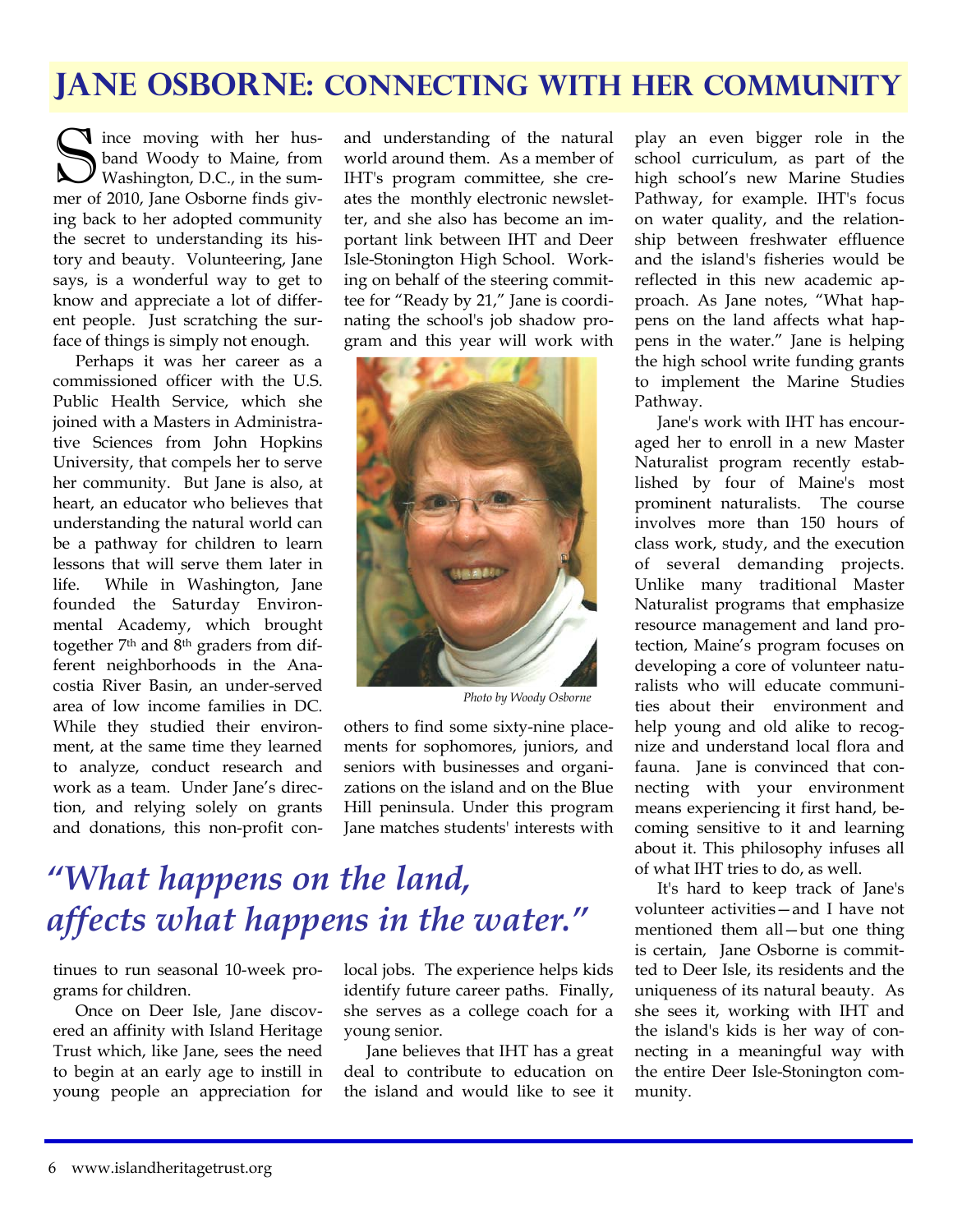*Cont from p. 1* the "critical habitats, where might one locate a future building lot, what type of flexibility would be important to retain." He added, "Once the main natu-

ral features that we wanted to protect were identified," the family then discussed "how we might want to use the property in the future." Reflecting the economic concerns many landowners face, Tom remarked, "While keeping the property intact is obviously preferential from a conservation stand point, a larger property can become burdensome from a property tax stand point." He observed as well that tax laws regarding easements differ from state to state.

 Tom, who holds a master's degree in environmental land use planning, has a unique perspective on conservation easements informed not only by his involvement in the family's easement process, but by his work as Director of Outreach and Resource Development for the Columbia Land Conservancy in New York. His view on the process is from both sides: that of landowner and land trust. He acknowledged, however, that "the final decisions were made by my parents . . . the landowners . . . and it is **plore a protected island in Merchant's Row** 

their conservation vision that [the easement] reflects," noting that their family shared that vision.

Since 1989, the Crowells have placed more of their

land into easements with IHT and have the benefit of experience in offering advice to others who are considering creating a conservation easement. The first thing Ken advises is that the landowner go to IHT or any local land trust for information. "Learn the language of easements," he advises, "so you understand what your land trust officials mean. Engage in conversations with your family . . . then see an attorney and meet with officials from the land trust . . . . And call us," he said, adding that he and Marnie will be happy to talk about their experience.

*Crowell Family Photo* 

Marnie spoke for them both in declaring their hope that their legacy of protected land "will be a satisfaction to all our descendants." She observed, "The island was a treasure before we got here and we hope it will be a treasure after us," to which Ken added, "We're just stewards passing through." Echoing his parents, Tom commented, "Ultimately humans will re-define our landscapes, so if we don't do what we can now to protect meaningful blocks of habitat, future generations will not be able to experience anything like what we know today."



### **Introducing IHT's HERITAGE SOCIETY**

Island Heritage Trust has established the **Heritage Society** to recognize the extraordinary commitment of people who include IHT in their estate plans. Members of this Society will be honored annually with a special event in the summer and, with permission, in our publications. The generosity of one will inspire another.

If you would like more information about becoming a Heritage Society member, or have already included IHT in your estate planning and would like to be recognized as a member of the Heritage Society, kindly contact the office at 207-348- 2455. The importance of these future gifts to support the Trust should not be underestimated. They give the Trust the endowment and confidence that the work we do and the lands we love will remain in good keeping for future generations to come.

**Caroline, Jonathan and Tom Crowell ex-**

#### **Planned Giving Options**

*Depending on how your planned gift is arranged, it will have distinct tax, financial, and charitable benefits. Consult with your advisors, both financial and legal, to determine what is right for you.* 

-Include IHT in your will; -Name IHT as a beneficiary in your retirement accounts; -Make IHT a beneficiary of a life insurance policy; -Donate property; Give appreciated stocks & bonds, or mutual fund shares.

*"I am excited about leaving a bequest to Island Heritage Trust as this step helps ensure that future generations can enjoy the stunning landscapes and seascapes that have brought such richness, joy, and beauty to my life and my generation . . . and it is comforting to know that by making this donation, I will continue to do my part to help the environment far into the future."* 

Sandy Wachholz, Portland, ME